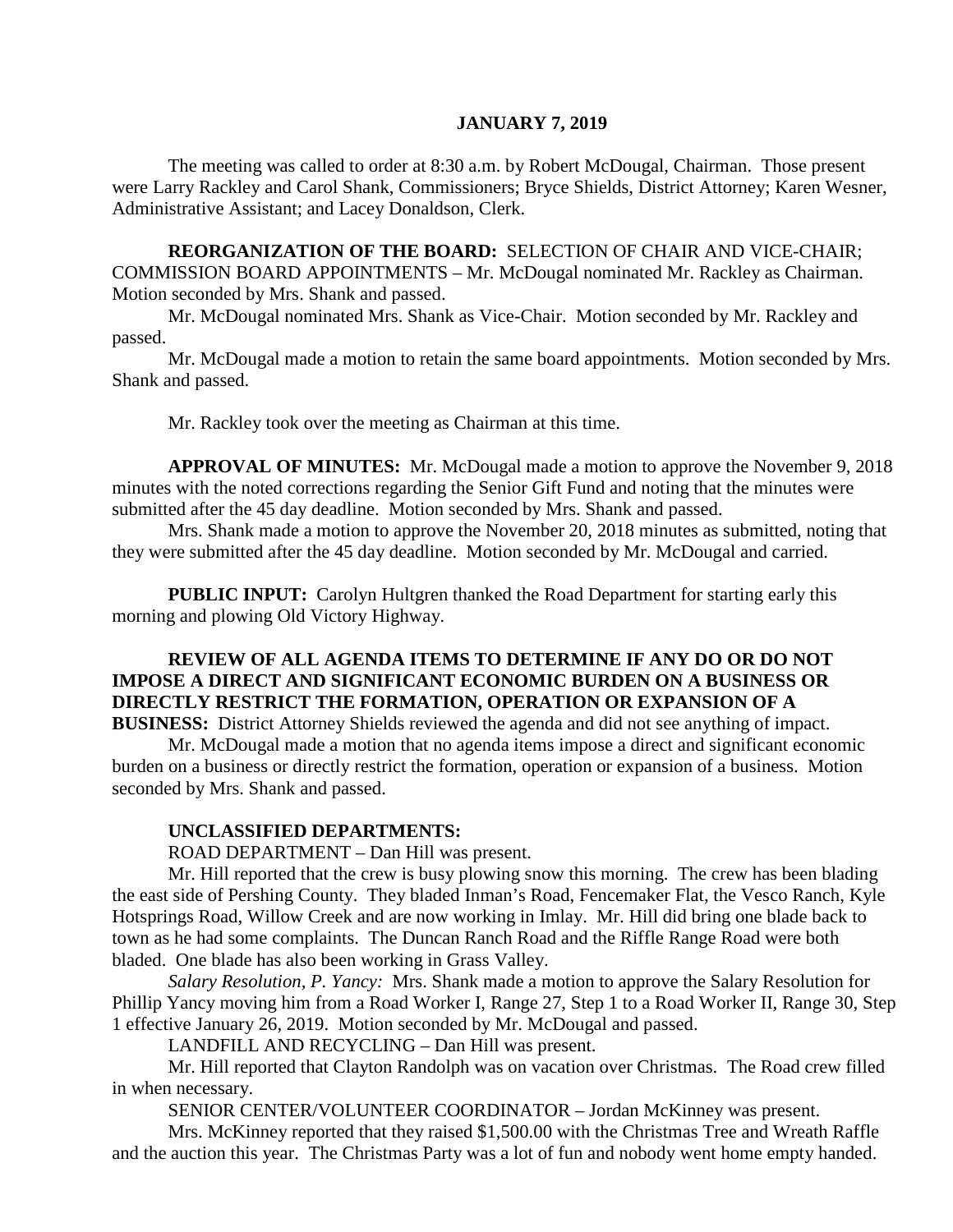The next advisory board meeting is on January  $9<sup>th</sup>$ . Breakfast this month will be on the  $25<sup>th</sup>$ . Mrs. McKinney stated that she is currently looking for a homebound driver/Admin Clerk. She is going to start the position at ¾ time.

BUILDINGS AND GROUNDS – John Handka was present.

Mr. Handka reported that the Santa Chair had to be moved on Christmas Eve due to the weather. Today they are shoveling snow.

*Approval to re-roof bathroom/concession building at McDougal Sports Complex not to exceed \$3,600.00:* Mr. McDougal stated that the bathroom remodel was further discussed at the Recreation Board meeting. Some of the members still have concerns about leaving the crow's nest and would also like to see a metal roof installed.

Mr. Handka stated that a metal roof would last a bit longer, but would cost quite a bit more. He also had concerns about a metal roof being damaged by people climbing up there. Mr. Handka stated that the kids will climb up there with or without the crow's nest. He would like to keep the crow's nest so he has a better vantage point for the security cameras.

Mr. McDougal also asked where the money is coming from. He and the other Recreation Board members do not feel that capital improvement projects should come out of their budget. Mr. McDougal stated that he realizes that we are in the middle of a budget cycle, but in the future, capital expenses should be in the County's budget. Mrs. Shank stated that the Rec Board has a capital improvement line in their budget. Mr. McDougal stated that they do budget in that line item for yearly upkeep to the pool and there is no money left. Mr. Handka stated that if those expenses are put in his budget then the Rec Board would no longer need to approve them. Mr. McDougal stated that those things should still be brought to the Rec Board's attention.

Mr. Shields spoke about the tax dollars that go into the Rec Board's budget. He stated that the Commission has to walk a fine line in regards to how that money is spent. He agreed with Mr. McDougal that capital expenses should come out of the County's budget, but that regular maintenance items, like the re-roofing, could come out of the Rec Board's budget.

Mrs. Shank asked Mrs. Childs about the Rec Board's budget. Mrs. Childs did not have her budget sheets, but thought there was still money available.

Mr. McDougal made a motion to approve the re-roofing of the bathroom and concession building at McDougal Sports Complex not to exceed \$3,600.00 with the funds coming out of the Recreation Board budget. Motion seconded by Mrs. Shank and passed.

COMMUNITY CENTER/ECONOMIC DEVELOPMENT – Heidi Lusby-Angvick was present.

Mrs. Lusby-Angvick reported that she was gone off and on throughout November and December. She attended the NDOT meeting regarding the Intercounty Transit Study. Mrs. Lusby-Angvick and Commissioner McDougal attended the WNDD (Western Nevada Development District) dinner meeting. Mrs. Lusby-Angvick also attended the Library's Strategic Planning meeting. Mrs. Lusby-Angvick stated that it was interesting to hear how much a vital part of the community the Library is and the resources that it offers.

Mrs. Lusby-Angvick also reported that she met with Sheryl Gonzales from WNDD last Wednesday. Ms. Gonzales had listened to a webinar on Brownfields grants. A local government can apply for up to \$600,000.00 with no matching funds and it's not punitive, meaning the EPA (Environmental Protection Agency) wouldn't fine the landowner. Mrs. Lusby-Angvick stated that they are looking at Cornell and Main Street for possible projects. The grant application is due on January 31<sup>st</sup>. Mrs. Lusby-Angvick also stated that if we don't succeed the first go round, WNDD will contract with a consultant who has a very high success rate to reapply next January.

*Discussion regarding advertising/hiring Community Center Director position, possible realignment of responsibilities, allocation of hours and funding sources; Discussion regarding changing Economic Development Director to full-time position and funding sources:* Mr. McDougal stated that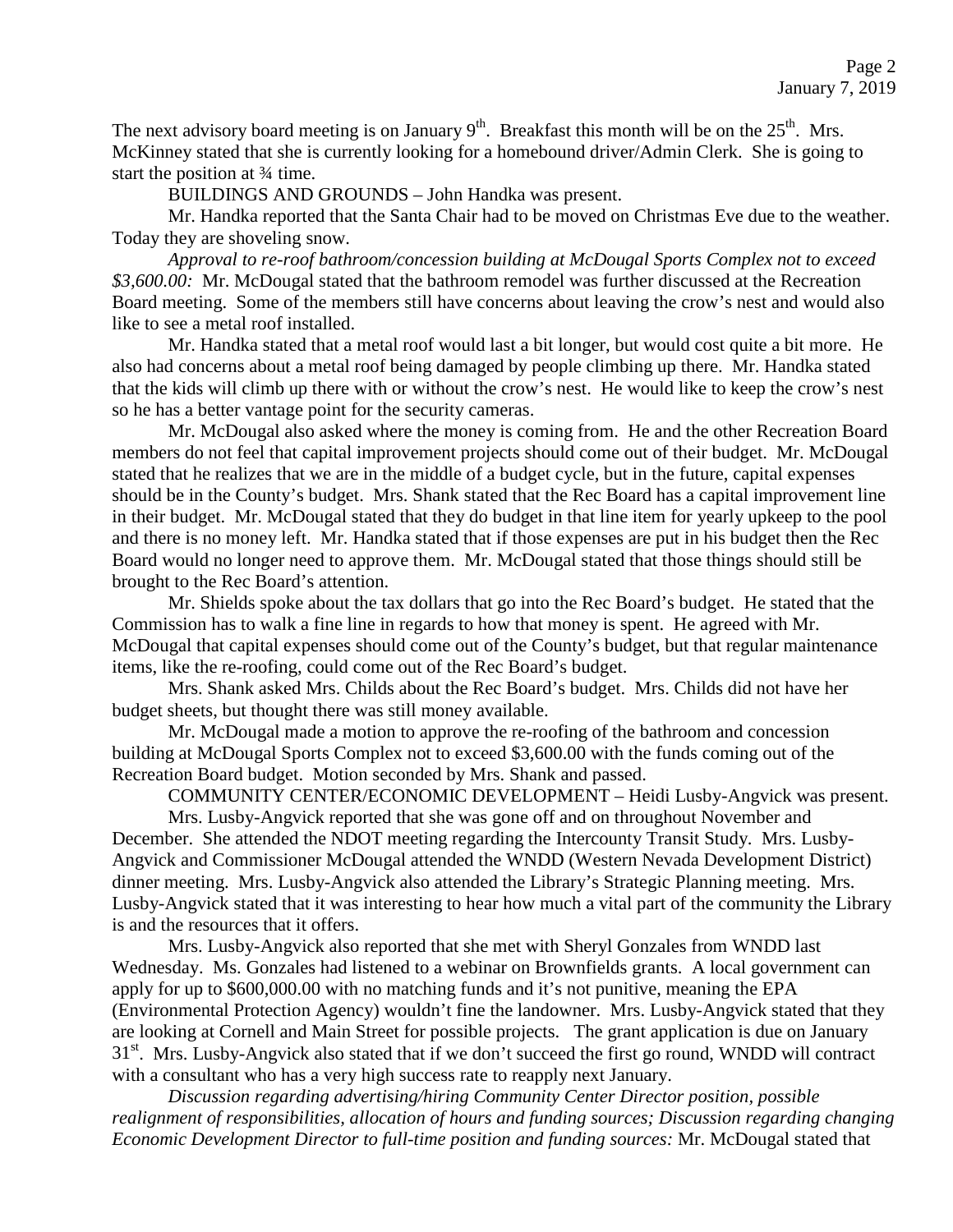PCEDA is meeting this afternoon and he would like to hold off on the Commission discussing this further until he hears their ideas and possible alternatives.

SAFETY/GRANT WRITER – *Discussion regarding realignment of responsibilities, allocation of hours, office location and funding sources and other county needs:* This will be discussed in conjunction with the Community Center position at a later date.

Mrs. Shank stated that she does have all the current grant information and will try to stay on top of it.

## PERSHING CO. FIRE/AMBULANCE –

*AMBULANCE REPORT AND LOVELOCK FIRE:* Chief Wilcox was present.

Chief Wilcox reported that they responded to 300 ambulance calls in 2018 and 90 fire calls. Chief Wilcox stated that they are having problems with Ambulance #902 again. This is the ambulance that had the engine replaced. He called the repair shop this morning and he will be taking it in this afternoon for repairs. They are still having problems with their software uploading information to the State. They will be having a conference call with the State Wednesday to try to resolve the issue. Marti Nolan has been appointed as the new EMS (Emergency Medical Services) Coordinator. Chief Wilcox also reported that at the LEPC (Local Emergency Planning Committee) meeting they discussed applying for a grant to upgrade the Firehouse software. The annual Fireman's Ball will be on Saturday, February  $23^{\text{rd}}$ .

RYE PATCH FIRE DEPARTMENT – Bill Kirkland was present.

Mr. Kirkland reported that Staci Bristow is the new Fire Chief. Mr. Kirkland stated that the department doubled their call volume this year, responding to 47 calls in 2018. Mr. Kirkland also spoke about equipment failures within the department. Besides the vehicles, one of the bay doors is not working correctly. Mr. Rackley stated that Buildings and Grounds needs to be notified so that they can look at the door. Mr. Kirkland also reported that they have lost 3 volunteers in the last two weeks. The department is also in need of hand held radios. Mrs. Shank thought that LEPC had acquired radios for all the departments. Chief Wilcox and Commissioner Rackley will check on that.

IT DEPARTMENT – Justin Abbott was present.

Mr. Abbott reported that in December he had 11 new issues opened and 12 resolved. He is starting the upgrade to the CAD (Computer Aided Dispatch) system at the Sheriff's Office this week. He will also be setting up the new Child Support employee this afternoon. He has received 2 acknowledgements and 4 requests for more information in regards to the Network RFP. Mr. Abbott also stated that he and Commissioner Shank were supposed to attend the Broadband USA Workshop on Friday; however, with the Government shut-down, the meeting has been cancelled.

PUBLIC DEFENDER – The monthly statistical report was given to the Board.

CODE ENFORCEMENT – Fran Machado was present.

Mrs. Machado reported that she has been on leave and is working on catching up. She is sending out letters on her open files asking for updates.

## **ELECTED DEPARTMENTS:**

RENE CHILDS, RECORDER-AUDITOR – Mrs. Childs gave the Board the monthly fund balances. She did inform the Board that the General Fund is getting low and she will be transferring funds from PILT (Payment in Lieu of Taxes). Mrs. Childs also informed the Board that she is working with Charlie Sparke as the EMPG (Emergency Management Planning Grant) grant is being audited. Someone will be here on January  $15<sup>th</sup>$  to look through the files and inventory.

*Discussion regarding missing receipts from 10/23/18 on Nevada State Bank Credit Card Statement:* Mrs. Childs stated that the bill has already been paid to avoid incurring a late charge. Sheriff Allen did submit a letter explaining why he did not have the receipt. Mrs. Shank asked why the Sheriff couldn't call the bank or the vendor to get duplicate receipts. Mrs. Childs stated that in speaking with the Sheriff, the request for copies had to be made within 30 days, which it was not.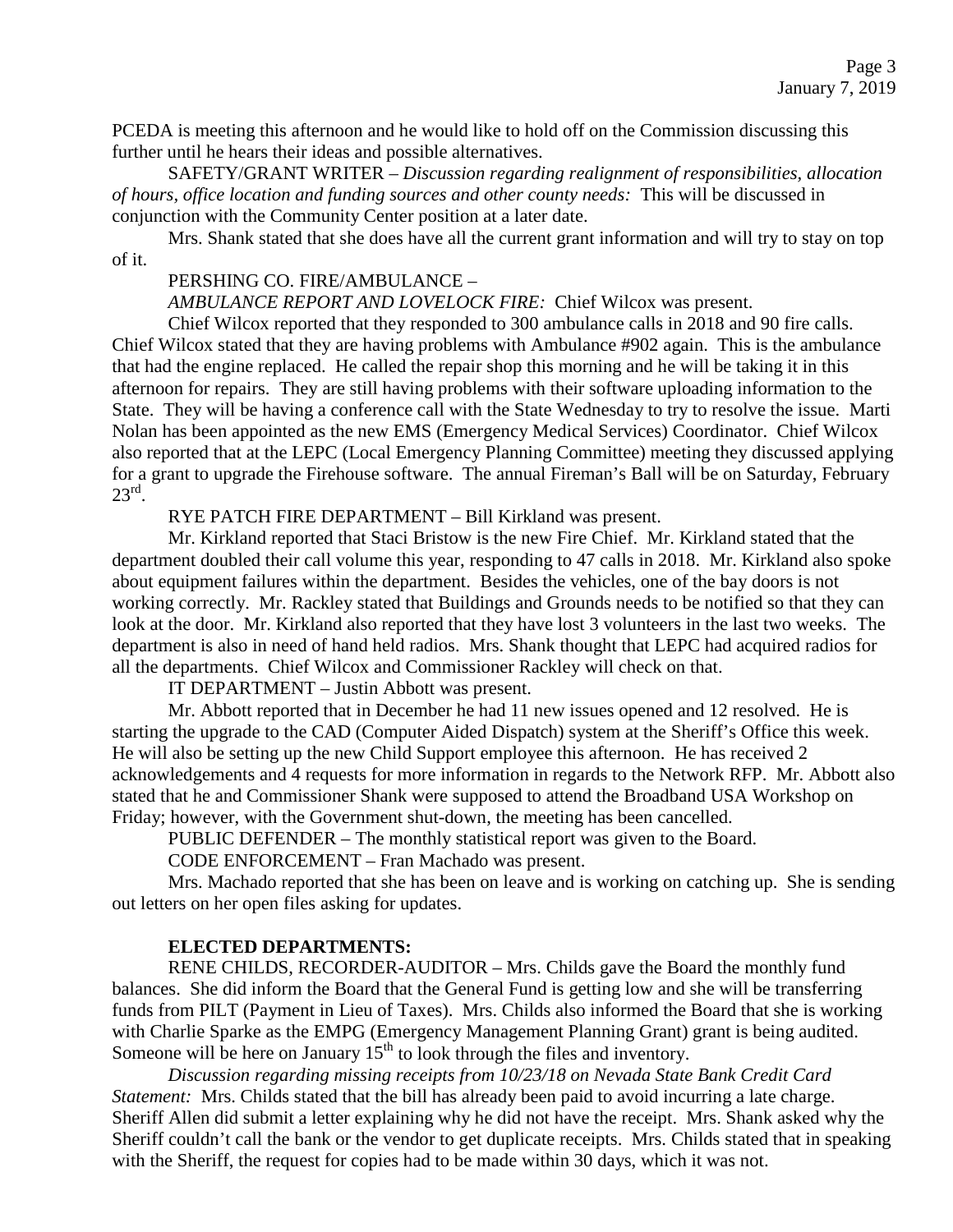Mr. McDougal made a motion to approve payment of the Nevada State Bank credit card for Sheriff Allen as the Commission is satisfied with the documentation provided by Sheriff Allen in regards to the expenditure. Motion seconded by Mrs. Shank and passed.

Mr. McDougal made a motion to issue a memo to all County employees who have been issued a County credit card reminding them that receipts must be provided for all expenditures and if one isn't provided the employee is at risk of having to pay for that expense personally and/or may lose the use of their credit card for up to 30 days. Motion seconded by Mrs. Shank and passed.

Mr. McDougal amended his motion to include a statement that the County will not pay or reimburse sales tax. Motion seconded by Mrs. Shank and passed.

*Create Resolution for Inventory/Fixed Assets raising amount to \$3,000.00 per NAC 354.750:* Mrs. Childs is requesting a Resolution retroactive to July 1, 2018.

Mrs. Shank made a motion to move forward with creating a Resolution to raise the amount of an inventory item to be included as fixed assets to \$3,000.00 per NAC 354.750. Motion seconded by Mr. McDougal and passed.

LAUREEN BASSO-CERINI, ASSESSOR – Ms. Basso-Cerini stated that she is still waiting for news about the Jeep. When she spoke to the dealership last, they stated they were backlogged. Ms. Basso-Cerini informed the Board that the front doors of the Admin Building were unlocked this morning. She also stated that one of the latches malfunctions.

*Request to remove inventory items #CA1515, Dell Multi-Function Printer and #CA1100, XP Computer Tower:* Mr. Abbott recommended that they be removed from inventory and he will dispose of them.

Mr. McDougal made a motion to remove the two items from the Assessor's Inventory as presented. Motion seconded by Mrs. Shank and passed.

Ms. Basso-Cerini reported that Pershing County is no longer using the improvement factor and will annually re-cost values. Ms. Basso-Cerini stated that if the Board hears any complaints about rising values, she would be happy to speak with anyone who is concerned.

**PROCLAMATIONS AND AWARDS:** YEARS OF SERVICE, TORRIE HOSTMAN (5 YEARS) – The Board presented Ms. Hostman with a Certificate and Pin for 5 years of service to Pershing County.

#### **PLANNING AND BUILDING DEPARTMENT AND IMLAY WATER:** James Evans was present.

Mr. Evans gave the Board his monthly report. He did have to go to Imlay on Christmas to replace the battery in the system.

Mrs. Shank stated that Mr. Evans had been working with the Census Bureau in regards to reporting the prison population separately. Mr. Evans stated that they are still looking into that.

She also asked if it was time to review the County's Development Code. Mr. Evans stated that the Master Plan is supposed to be reviewed; however, it was reviewed by an outside party. Mr. Shields stated that the best course of action would be to have an agenda item and make a motion stating such. Mr. McDougal stated that the Development Code does need to be amended to include the Water Resource Plan.

Mr. Evans mentioned that with the remodel of the restrooms at McDougal Sports Complex, the bathrooms will have to be made ADA Compliant.

## **ELECTED DEPARTMENTS, CONT.D:**

BRYCE SHIELDS, DISTRICT ATTORNEY – Mr. Shields reported that Cassandra Steele is starting in Child Support today. Brailen Allen is also starting today and will be a temporary employee.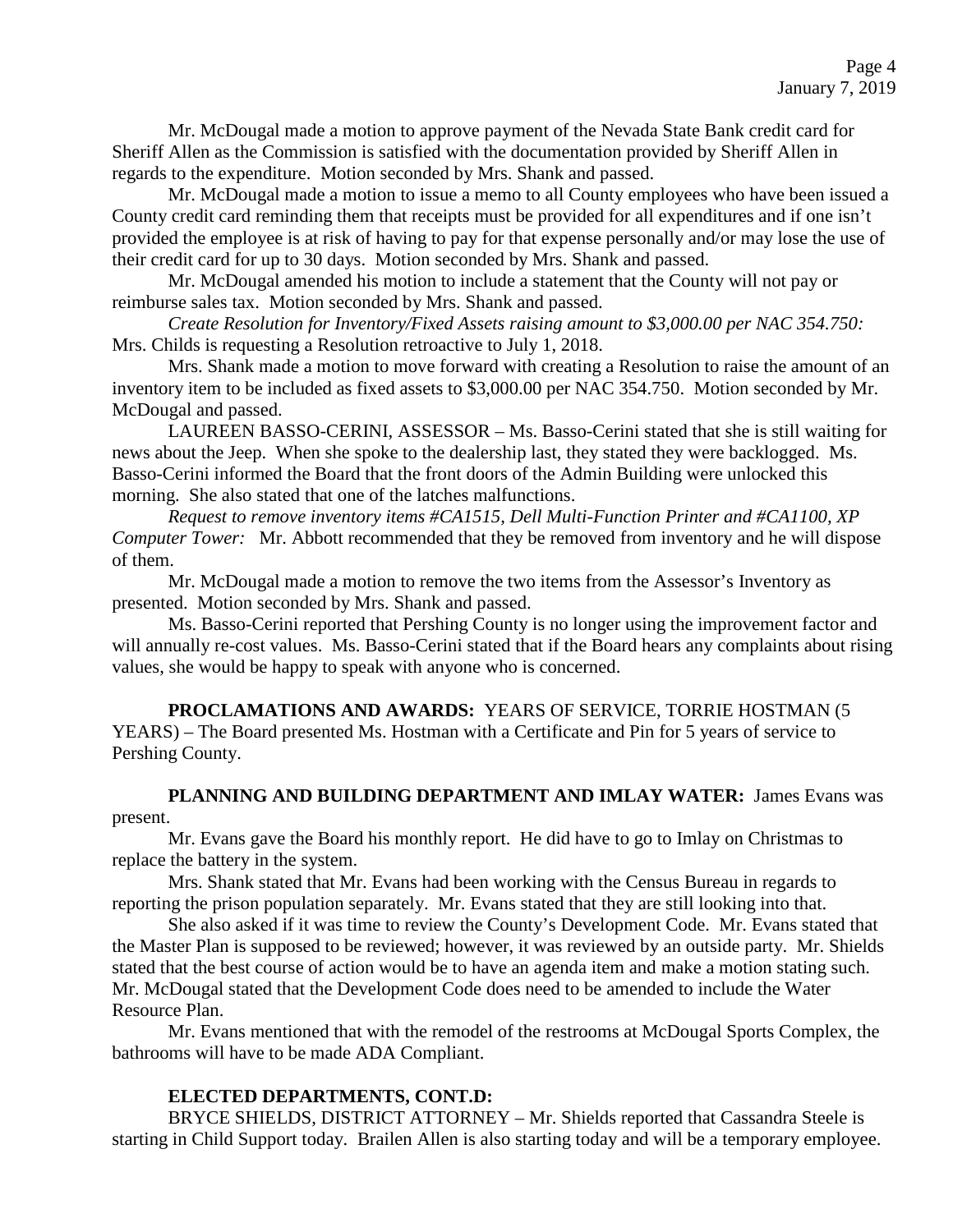Jack Bullock is officially retired as of today. Mr. Shields may appoint him to be special council. In regards to the Guardianship Program, he has a ward that is pregnant and unable to drive. His office will have to provide transportation to her appointments, which was not budgeted for.

There was discussion about office space. The Board decided that the IT Department could move into Jack Bullock's old office.

*Salary Resolution, Cassandra Steele:* Mrs. Shank made a motion to approve the Salary Resolution for Cassandra Steele, Initial Employment at Advanced Step, starting her as an Administrative Clerk I, Range 23, Step 4 effective January 7, 2019. Motion seconded by Mr. McDougal and passed.

# **UPDATE ON PROGRESS OF SITE LOCATION, DESIGN, FUNDING, AMENITIES AND CONSTRUCTION OF FUTURE LAW ENFORCEMENT CENTER:** Mr. Rackley stated that he and Sheriff Allen have a meeting with Shields Construction on Thursday. Mr. Rackley met with the property owner next door to the Sheriff's office. They were not happy with our initial offer to purchase the property. They have plans to remodel the small home on the back of the property, so Mr. Rackley thought now might be a good time to make another offer. Mr. Shields stated that the County could make a higher offer if they identify findings to justify the increase.

**SHERIFF JERRY ALLEN:** Sheriff Allen stated that they had a Health Inspection last week. They were written up for the same items as in previous years. He also reported that they have had three critical failures with the 911 System in the last few weeks. There are electricians in the office now working on some of the exposed wires. Sheriff Allen has sent his After Action Report to Burning Man.

**BOARD APPOINTMENTS:** Mrs. Shank made a motion to accept Tracy Guinn's resignation from the Board of Equalization and appoint Ted Bendure to fill that vacancy; for the Airport Board reappoint Walter Brinkerhoff and Jack Riehm and appoint Douglas Martin; for the Cemetery Board, reappoint Cheryl Haas and Sherri Pierce; and for the Museum Board, reappoint Barbara Tobin and Barbara Rackley. Motion seconded by Mr. McDougal and passed.

Mrs. Donaldson and Mrs. Wesner informed the Commission that there are only two open seats on the Airport Board, Mr. Brinkerhoff's and Mr. Riehm's. The Board reappointed Albie Reddick in November.

Mrs. Shank amended her motion to exclude the Airport Board appointments. Motion seconded by Mr. McDougal and passed.

Mrs. Shank made a motion to appoint Walter Brinkerhoff and Douglas Martin to the Airport Board. Motion seconded by Mr. McDougal and passed.

Mrs. Shank made a motion to reappoint Mike Gibson to the Weed Board. Motion seconded by Mr. McDougal and passed.

There was some discussion about the Imlay Town Advisory Board. Mrs. Shank will reach out to those that had expressed interest. There was also discussion about reducing that board from a five member board to a three member board.

**DERBY FIELD AIRPORT:** On December  $27<sup>th</sup>$  the loader and snow removal equipment was delivered. Mr. Rackley spoke about a USDA (United States Department of Agriculture) Infrastructure Grant which might help replace the water lines.

**REPORT FROM LEGAL COUNSEL:** Mr. Shields reported that no bids were received for the Rye Patch Brush Truck. He will start the process over. Mr. Rackley stated that we are still on the list to get a truck from the BLM. Chief Wilcox stated there is a pretty good chance we will get one.